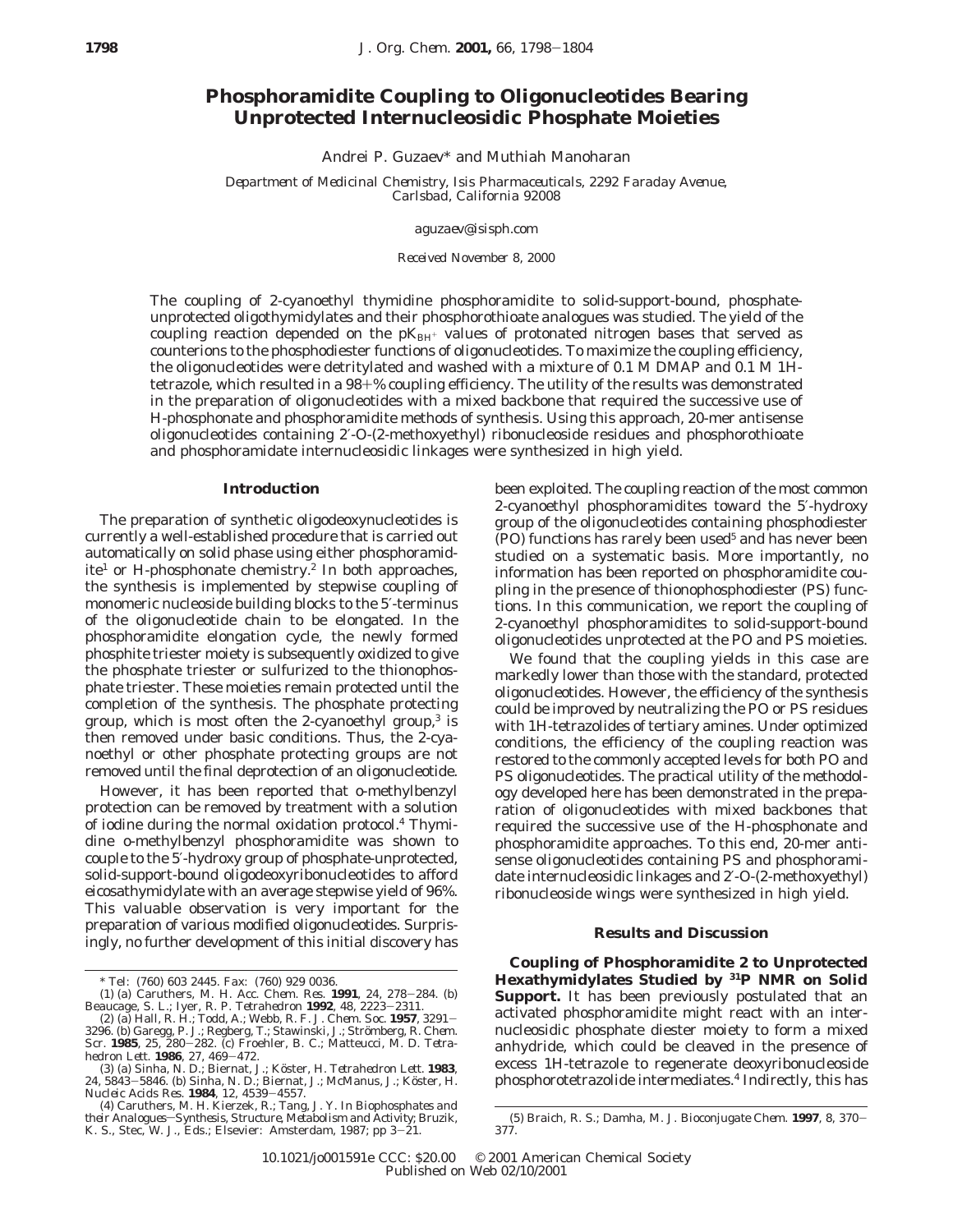been confirmed by the fact that the dimethoxytrityl responses measured after each elongation cycle were consistent with addition of only 1 equiv of phosphoramidite. No similar information was available for PS oligonucleotides. Considering the intrinsic differences in reactivity between the PO and PS diester groups, this information is of crucial importance. Therefore, the reactivity of the solid-support-bound oligonucleotides **4a** and **5a** with the phosphoramidite **2** was first studied.



To obtain **4a**, its 2-cyanoethyl-protected precursor **3a** was synthesized on a 40  $\mu$ mol scale on a high-loaded polystyrene support **1a**<sup>6</sup> using phosphoramidite chemistry (Scheme 1). The solid-support-bound **3a** was treated with 1 M piperidine in anhydrous MeCN. The progress of the deprotection was monitored by 31P NMR in gel phase without spinning.7 After 1.5 h at room temperature, the peak at 67.8 ppm was replaced by a peak at 57.3 ppm, which reflected the conversion of the thionophosphate triester **3a** to the corresponding diester **4a** in more than 98% yield. At the same time, the diglycolyl linker6 that anchored the oligonucleotide to the solid support was not cleaved to any appreciable extent. On completion of deprotection, **4a** was washed with excess MeCN and detritylated to give **5a**.

The solid supports **4a** and **5a** were treated with **2** (0.1 M in MeCN) in the presence of 1*H*-tetrazole for 10 min on a DNA synthesizer followed by excessive washing with MeCN. The 31P NMR spectrum of the product obtained from **4a** revealed only the peak of the starting material. For **5a**, two peaks at 140.6 and 57.5 ppm in a ratio of 1:5.06 were observed, which agreed with the formation of **6a** in ca. 99% yield. When sulfurized with 3*H*-1,2 benzodithiol-3-one 1,1-dioxide,8 **6a** gave **7a** (peaks at 67.9 and 57.5 ppm) in quantitative yield.

In a similar manner, **4a** and **5a** were treated with the standard capping mixture (Ac<sub>2</sub>O/*N*-methylimidazole/pyridine/THF) for 30 min in a NMR tube. No apparent changes in the 31P NMR spectra of both compounds were observed.

When four additional coupling cycles were carried out with **7a**, solid-support-bound **8a** was obtained. In the 31P NMR spectrum of **8a**, the peaks of the protected and the deprotected PS moieties were displayed at 67.8 and 56.8 ppm, respectively, in a 50:50 ratio. Additionally, a minor peak of desulfurized phosphates was observed at  $-1.5$ ppm and accounted for ca. 2% of the total integration area.

Analogous observations were made when oligonucleotides **3b**-**8b** were synthesized. These experiments



 $a$  (a) 1 M piperidine/MeCN; (b)  $Cl<sub>2</sub>HCCO<sub>2</sub>H$  (3% in  $CH<sub>2</sub>Cl<sub>2</sub>$ ); (c)  $3H-1,2$ -benzodithiol-3-one 1,1-dioxide/MeCN.  $3a-9a$ :  $X = S$ .  $3b-$ **9b**:  $X = 0$ .

confirmed the hypothesis $4$  that no stable products are formed between phosphodiester groups and the nucleoside phosphoramidite **2** or Ac<sub>2</sub>O in the presence of  $1H$ tetrazole and *N*-methylimidazole, respectively. They also demonstrated that the hypothesis holds true for thionophosphate diesters.

The solid-support-bound compounds **8a** and **8b** were treated with concentrated aqueous ammonium hydroxide to give **9a** and **9b**, respectively. The reverse phase HPLC analysis of the crude products suggested an average coupling efficiency that did not exceed 94-95%. In addition, during the synthesis of **8a** and **8b** we observed some detritylation during the coupling step.

Possible explanations for the low coupling efficiency may be posited using compounds **<sup>13</sup>**-**<sup>15</sup>** in Scheme 2 as illustrations. After the phosphate-unprotected oligonucleotide **13** is detritylated on a DNA synthesizer by treatment with dichloroacetic acid ( $pK_a$  1.30 in water<sup>9</sup>), the

<sup>(6)</sup> Pon, R. T.; Yu, S. *Nucleic Acids Res*. **<sup>1997</sup>**, *<sup>25</sup>*, 3629-3635. (7) For CPG-bound oligonucleotides, magic angle spinning NMR may

be used as described in Macdonald, P. M.; Damha, M. J.; Ganeshan, K.; Braich, R.; Zabarylo, S. V. Nucleic Acids Res. 1996, 24, 2868–2876. K.; Braich, R.; Zabarylo, S. V. *Nucleic Acids Res.* **<sup>1996</sup>**, *<sup>24</sup>*, 2868-2876. (8) Iyer, R. P.; Phillips, L. R.; Egan, W.; Regan, J. B.; Beaucage, S. L. *J. Org. Chem.* **<sup>1990</sup>**, *<sup>55</sup>*, 4693-4699.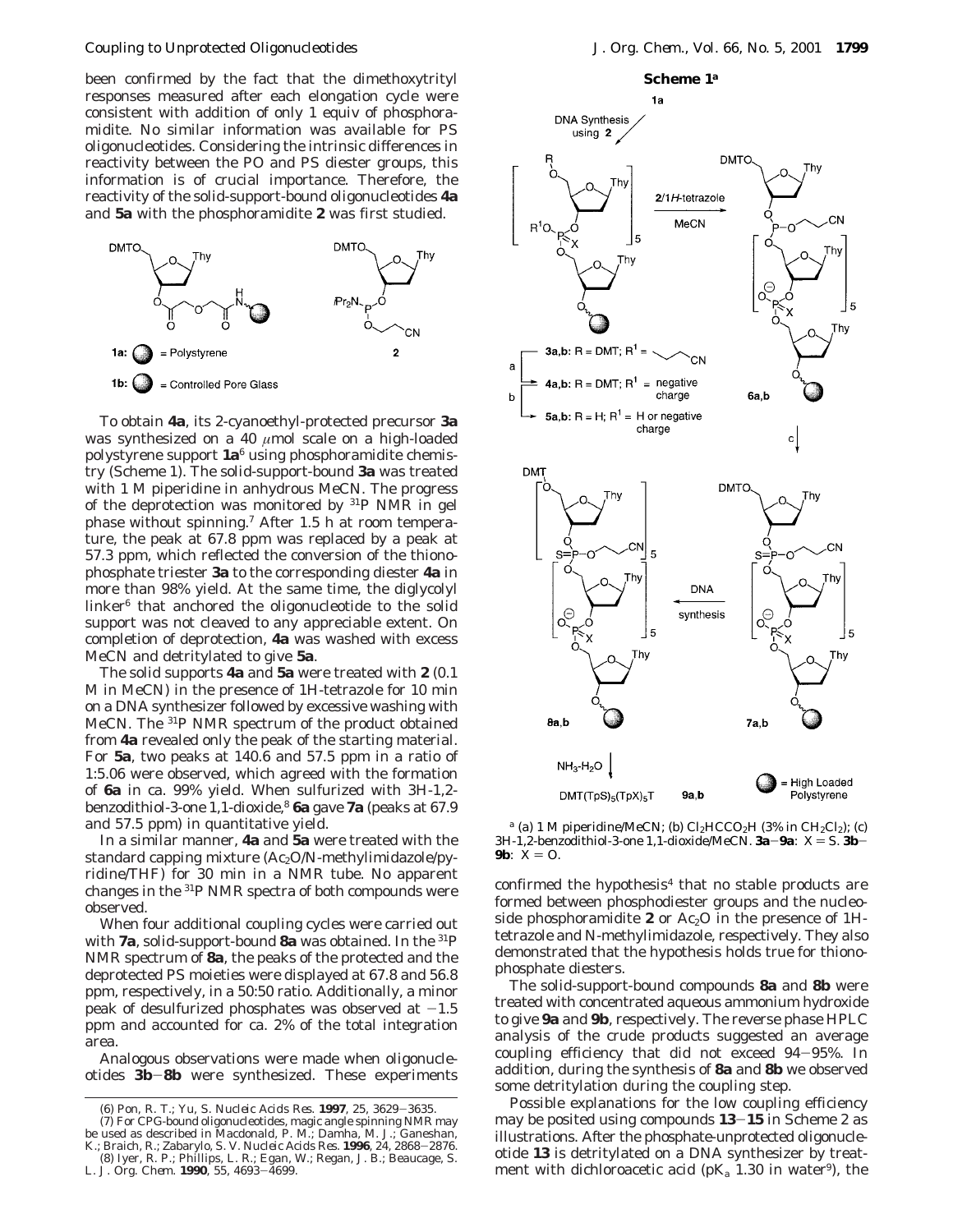





*<sup>a</sup>* (a) 1 M piperidine/MeCN; (b) DNA synthesis using, after detritylation, additional wash with 0.1 M base/MeCN, 0.1 M base  $+$  0.1 M 1*H*-tetrazole, or 0.1 M LiClO<sub>4</sub>/MeCN; (c) Cl<sub>2</sub>HCCO<sub>2</sub>H (3%) in CH<sub>2</sub>Cl<sub>2</sub>); (d) 0.1 M base/MeCN, 0.1 M base  $+$  0.1 M 1*H*-tetrazole, or 0.1 M LiClO<sub>4</sub>/MeCN. **10a-18a**:  $X = S$ . **10b-18b**:  $X = O$ .

phosphodiester backbone may be at least partially converted to an acid **14** (Scheme 2). After washing with MeCN, **14** is treated with a phosphoramidite building block and 1*H*-tetrazole. In the standard protocols for DNA synthesis, phosphoramidite building blocks are used, depending on the synthetic scale, in a 2- to 10-fold excess over the 5′-hydroxy groups of the support-bound oligonucleotide. Thus, for the 11-mer oligonucleotide **14**, the concentration of the support-bound dinucleoside phosphoric acid in the reaction volume may exceed or at least be comparable to the concentration of the phosphoramidite. This may lead to the unwanted partial detritylation and inactivation of the monomer and result in lower coupling yields. Consequently, we hypothesized that both issues might be addressed if, prior to the coupling step, **14** was neutralized, i.e., converted to a salt **15** using a base or a salt of the base. Apparently, the counterion,  $BH^+$  or  $M^+$ , should be inert toward nucleoside phosphoramidites.

**Coupling of Phosphoramidite 2 to Oligonucleotides with Neutralized Phosphodiester Groups.** To study the effect of the counterion on the efficiency of the phosphoramidite coupling, model experiments were carried out as presented in Scheme 2. Starting from **1b**, protected 3′-segments **10a** and **10b** were first synthesized on a 30 *µ*mol scale in a standard manner. Small aliquots of **10a** and **10b** (0.5  $\mu$ mol) were conventionally deprotected to give **11a** and **11b**, which were characterized by ESMS and HPLC. Approximately one-half of **10a** and **10b** was converted to the unprotected 3′-segments **13a** and **13b** as described for compound **8a**. With these as starting material, further chain elongation was carried out on a 1 *µ*mol scale until protected 9-mer 5′-segments were assembled to give **17a** and **17b** and **18a** and **18b**. For comparison, control samples of the same sequence, **12a** and **12b** and **16a** and **16b**, were synthesized from **10a** and **10b** on a parallel column using the identical scale, protocols, and conditions. In comparison with the experimental design for compound **8**, this offered two distinct advantages. First, a longer 11-mer 3′-segment allowed one to observe a more pronounced negative effect of the unprotected phosphate backbone. Second, at a high coupling efficiency, assembling a protected 9-mer 5′ segment resulted in greater differences in yields between the experimental and the control samples, **16** and **18**, respectively. This led to a more accurate determination of the stepwise yields for the 5′-segment of **16** and **18** and more reliable results regarding the coupling efficiency.

The standard protocol for the DNA synthesis on a 1 *µ*mol scale was modified in two aspects. First, delivery and wait times on the capping step were each extended to 45 s. This reduced dramatically the abundance of DMT-positive  $(n - 1)$ -mer and shorter oligonucleotides and thus simplified the calculation of yields for the fulllength oligonucleotides. Second, the standard detritylation subroutine was followed by a modified washing protocol. To convert the detritylated, support-bound oligonucleotides to the required salt, a solution of a neutralizer, i.e., an organic base or a salt was delivered to the columns for 45 s. Then, in accordance with the standard protocol, the columns were washed with MeCN, and the coupling subroutine was carried out.

For neutralization of the PS and PO backbones, a number of amines, i.e., pyridine (Py), 2,6-lutidine (Lut), 2,4,6-collidine (Col), *N*-methylmorpholine (NMM), *N*,*N*diisopropylethylamine (DIPEA), and triethylamine (TEA) were used as 0.1 M solutions in MeCN. The  $pK_{BH^+}$ (MeCN) values of the conjugated acids of these amines covered a wide range from 12 to 18.5, so that a possible dependence of the acidity of a protonated amine on the coupling efficiency could be revealed.10

On completion of the synthesis, **12a** and **12b** and **17a** and **17b** were treated with concentrated ammonium hydroxide for 30 min to give crude **16a** and **16b** and **18a** and **18b**, respectively. These were analyzed by reverse phase HPLC. Average stepwise coupling yields and total (9) Gould, E. S. *Mechanism and Structure in Organic Chemistry*;

Henry Holt and Company: New York, 1960; p 201.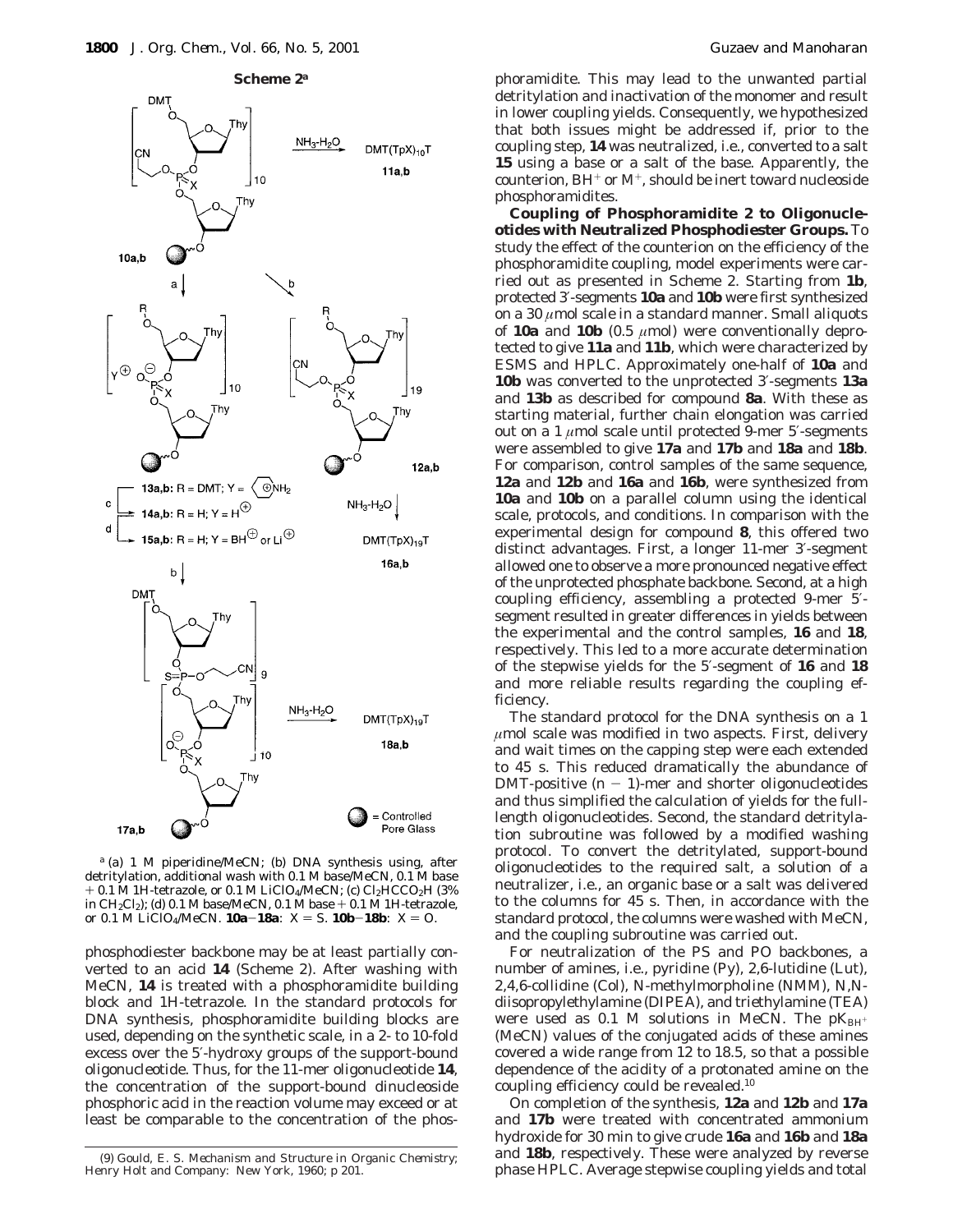

**Figure 1.** Total yields of the 5′-segments of **16a** (■) and **18a** ( $\bullet$ ) as a function of  $pK_{BH^+}$  (MeCN) values of protonated nitrogen bases. (a) Standard cycle (shown as a horizontal grid); (b) Py; (c) Lut; (d) Col; (e) NMM; (f) DIPEA; (g) TEA.

yields for the 5′-segments of the full-length oligonucleotides **16a** and **16b** and **18a** and **18b** were next calculated. The data obtained are presented in Figures 1 (**16a** and **18a**) and 3 (**16b** and **18b**). The total yields of the 5′-segments of the oligonucleotides are plotted against the  $pK_{BH^+}$  (MeCN) values of the protonated bases that served as counterions for the PS or PO residues. Horizontal grids in Figures 1-3 represent the yields of **18a** and **18b** obtained using the standard cycle.

As seen from Figures 1 and 3, the yields of **16a** and **16b** were not influenced by the nature of the neutralizer except when DIPEA and TEA free bases were used for the preparation of **16a** (Figure 1). In agreement with the preliminary results for **9a** and **9b**, the preparation of **18a** and **18b** using the standard cycle resulted in significantly lower yields of the products. The stepwise yield of **18b** (96.4%) correlated perfectly with the reported value of 96%.4 In contrast, when tertiary amines were used as neutralizers, improved yields of **18a** and **18b** were obtained. This effect depended on the  $pK_{BH^+}$  value of the counterion. As seen in Figure 1, for the free amines, the yields of 18a reached their maximum around  $pK_{BH^+}$  value of protonated NMM. With more basic amines, DIPEA and TEA, lower yields of both **16a** and **18a** were obtained. We speculated that amines as strong as DIPEA and TEA might cause a partial decyanoethylation in the course of the neutralization step, which generated additional unprotected phosphates and thus decreased the efficiency of the synthesis for both **16a** and **18a**.

At this point, we hypothesized that the use of a free base was not mandatory for an efficient cation exchange between the solid-support-bound PS or PO moieties and the solution of a neutralizing agent. To test this hypothesis, solutions of DBU10a in MeCN were mixed with different concentrations of 1*H*-tetrazole (Tet) or with AcOH. As an example of inorganic salts,  $LiClO<sub>4</sub>$ , which is readily soluble in MeCN, was tested. These agents



**Figure 2.** Total yields of the 5′-segments of **16a** (9) and **18a** ( $\bullet$ ) as a function of  $pK_{BH^+}$  (MeCN) values of protonated nitrogen bases. (a) Standard cycle (shown as a horizontal grid); (b) Py; (c) Lut; (d) Col; (e) NMM-Tet; (f) DMAP-Tet; (g) DIPEA-Tet; (h) TEA-Tet; (i) TBD-Tet; (k) DBU-Tet.



**Figure 3.** Total yields of the 5′-segments of **16b** (9) and **18b** (<sup>o</sup>) as a function of  $pK_{BH^+}$  (MeCN) values of protonated nitrogen bases. (a) Standard cycle (shown as a horizontal grid); (b) Py; (c) Lut; (d) Col; (e)  $NMM-Tet$ ; (f)  $DMAP-Tet$ ; (g) DIPEA-Tet; (h) TEA-Tet; (i) TBD-Tet; (k) DBU-Tet.

were used as neutralizers in the synthesis of **16a** and **18a** as described above for the free amines. The highest yields of **16a** and **18a** were obtained with a mixture of 0.1 M DBU and 0.1 M Tet (93.3 and 75.4%, respectively). Very similar results were obtained for both oligonucleotides when a slight excess (0.11 M) of Tet was present. In contrast, the yields of **16a** and **18a** were dramatically lower (by 29% and 11%, respectively) when excess DBU was used  $(0.10 M DBU + 0.09 M Tet)$ . Similarly, using an equimolecular mixture of DBU and glacial AcOH or a solution of LiClO4 reduced the yield of **16a** by more than 20%.

On the basis of this observation, a number of strong aliphatic amines, i.e., NMM, 4-(dimethylamino)pyridine (DMAP),10a DIPEA, TEA, and *N*,*N,N*′*,N*′-tetramethylguanidine (TMG),10e were tested as equimolecular mixtures with Tet. At 0.1 M concentration, all salts with Tet were readily soluble in dry MeCN and thus could be used safely on a DNA synthesizer. As seen in Figures 2 and 3, the use of these agents had no adverse effect on the synthesis of **16a** and **16b**. Moreover, the yields of **18a** and **18b** obtained with 1*H*-tetrazolides of NMM, DIPEA, and TEA were higher than with the corresponding free amines. The mixture of DMAP and Tet represented a

<sup>(10)</sup> For p*K*BH<sup>+</sup> values in MeCN, see: (a) Py, 12.33; Lut, 13.92; Col, 14.77; DMAP, 17.74; DBU, 24.13 (Kaljurand, I.; Bodima, T.; Leito, I.; Koppel, I. A.; Schwesinger, R. *J. Org. Chem*. **<sup>2000</sup>**, *<sup>65</sup>*, 6202-6208). (b) NMM, 15.59 (Izutsu, K. *Acid*-*Base Dissociation Constants in Dipolar Aprotic Solvents*; Blackwell Scientific: Oxford, 1990; p 166). (c) DIPEA, 18.00 (estimated). To the best of our knowledge, the experimental value for DIPEA has not been reported. (d) TEA, 18.46 (Coetzee, J. F.; Padmanabhan, G. R. *J. Am. Chem. Soc*. **<sup>1965</sup>**, *<sup>87</sup>*, 5005- 5010). (e) TMG, 23.3 (Schwesinger, R. *Nachr. Chem., Technol. Lab*. **<sup>1990</sup>**, *<sup>38</sup>*, 1214-26).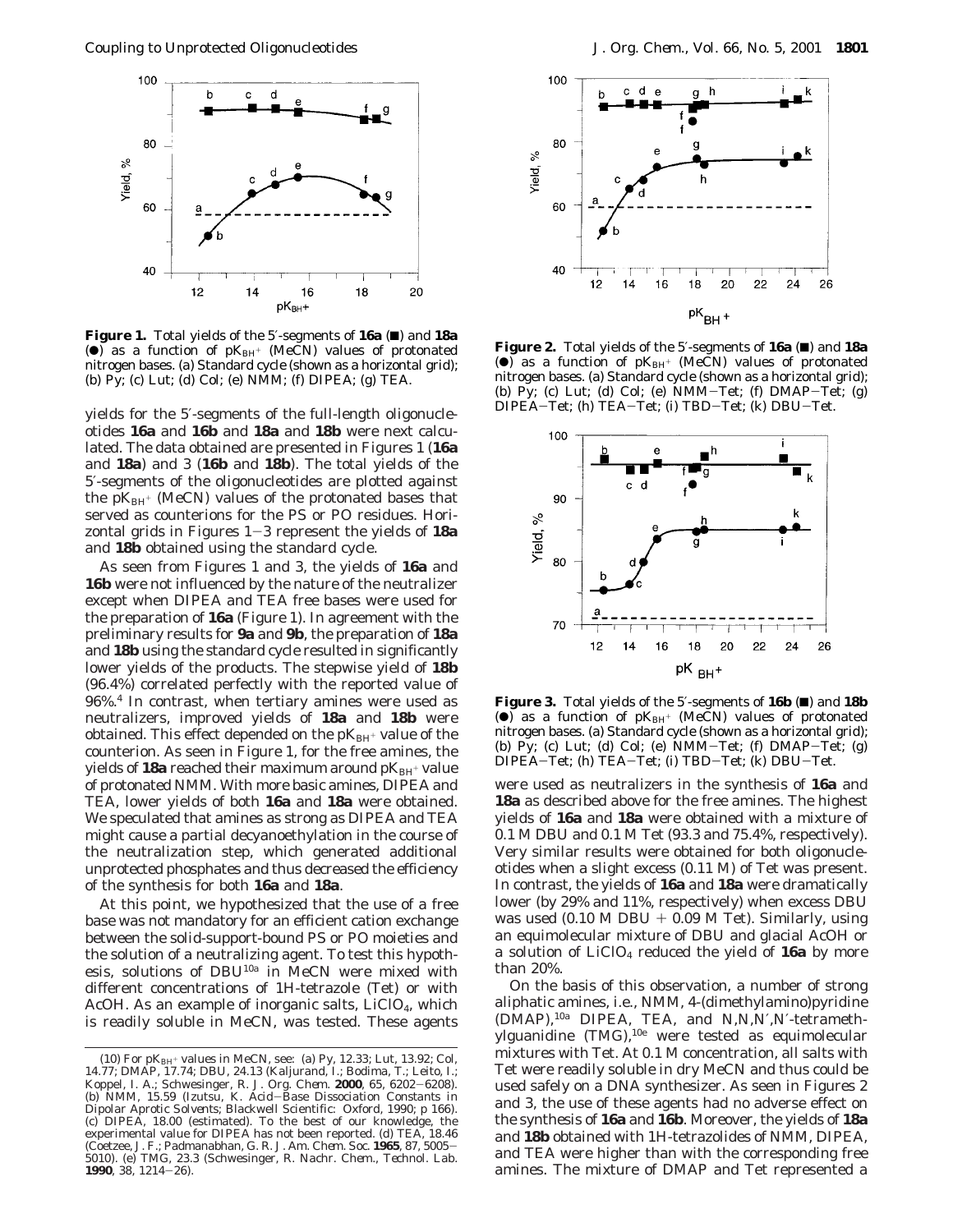special case, and the results obtained are discussed separately (vide infra). With other neutralizing agents, the yields of **18a** and **18b** reached a plateau around the  $pK_{BH}$  value of protonated DIPEA and then remained independent of the acidity of the protonated amine.

Interestingly, the pattern of the experimental curves was characteristic for the titration, which is most apparent for **18b** (Figure 3). Indeed, the datapoints in Figure 3 were best fitted using the Henderson-Hasselbach equation, $11$  which, in the present case, was transformed to

$$
pK_{\text{BH}^{+}} = (14.83 \pm 0.05) + \lg \left( \frac{Y - Y_{\text{min}}}{Y_{\text{max}} - Y} \right)
$$

$$
\frac{Y - Y_{\text{min}}}{Y_{\text{max}} - Y} = \frac{[A^{-}]}{[HA]}
$$

where

One may expect that, at low  $pK_{BH^+}$  of a neutralizing base, the internucleosidic moiety may present itself as the *O*,*O*′-dinucleoside phosphoric acid (HA). At high  $pK_{BH}$ <sup>+</sup>, it is mostly ionized to form the corresponding phosphate anion  $(A^-)$ . It can be seen from Figure 3 that both HA and  $A^-$  display a negative effect on the yield of **18b**  $(Y, \mathcal{X})$ . However, the effect of  $A^-$  is less pronounced, which is reflected in a higher yield of **18b** ( $Y_{\text{max}} = 85.1\%$ ) at high pK<sub>BH<sup>+</sup></sub>. In contrast, the species HA that are dominant at low  $pK_{BH^+}$  reduce the yield of 18b more substantially ( $Y_{\text{min}} = 75.4\%$ ).

Following these considerations, the inflection point of the curve for **18b** in Figure 3 (14.83  $\pm$  0.05) may correspond to an average  $pK_a$  value of protonated internucleosidic PO moieties under the conditions of phosphoramidite coupling. In general, diesters of thionophosphoric acid are more acidic than the corresponding derivatives of phosphoric acid. Indeed, comparison of the curves for **18a** and **18b** (Figures 2 and 3, respectively) shows that the former is shifted towards the more acidic p*K* values. Using the set of amines chosen for this work, the curve for **18a** was not observed in full detail and the inflection point could not be determined with confidence.

It has been reported recently that tertiary ammonium azolide salts provide a more efficient catalysis in alcoholysis of dialkyl tetrazolylphosphonite than the corresponding azoles or tertiary amines.<sup>12</sup> The catalytic effect of the salts correlated with the difference in the p*K* values of the acid and the base components, with the salts of stronger protolytes being more powerful catalysts. Therefore, it is also possible that the observed improvement in the yields of **18a** and **18b** arises, at least partially, from the catalytic effect of tertiary ammonium salts on the phosphoramidite coupling.

The effect of DMAP-Tet, of all the neutralizing agents tested, on the phosphoramidite coupling to phosphateunprotected oligonucleotides is noteworthy. Indeed, the yields of **18a** and **18b** that were obtained using DMAP-Tet departed from the general trend and were markedly higher than might be expected from the  $pK_{BH^+}$  value of the protonated DMAP (Figures 2 and 3). The mean total yields of the 5'-segments of **18a** and **18b** were 86.4  $\pm$ 0.2% and  $92.2 \pm 0.3$ % ( $n = 4$ ), or only 4% and 3% lower

than the yields of **16a** and **16b**, respectively. These data corresponded to the average stepwise yield of 98.4% and 99.1% for the PS and PO coupling cycles.

To explain the remarkable effect of the DMAP 1*H*tetrazolide, one may consider the outstanding catalytic ability of DMAP in nucleophilic reactions. According to the original hypothesis, an activated phosphoramidite may form a mixed anhydride with an internucleosidic phosphate diester group. In the presence of excess 1*H*tetrazole, this intermediate could be cleaved to regenerate the activated phosphoramidite, nucleoside phosphorotetrazolide.<sup>4</sup> As seen from the results of the <sup>31</sup>P NMR studies, the mixed anhydride is a short-lived intermediate that is not observed directly. However, by forming the mixed anhydride, the internucleosidic phosphates may efficiently compete with the 5′-hydroxy groups for the reactive species. Accordingly, the positive effect of DMAP may consist in catalyzing the reverse reaction, i.e., the regeneration of the nucleoside phosphorotetrazolide. Alternatively, DMAP may catalyze the coupling to the 5′-hydroxy groups in a manner similar to the reported observations concerning the synthesis of oligoribonucleotides.13

Summarizing the results of the model studies, one may conclude that the efficiency of the phosphoramidite coupling to phosphate-unprotected oligonucleotides is lower than with the standard, protected oligonucleotides. We demonstrated however that the efficiency of the synthesis can be improved by using 0.1 M DMAP 1*H*tetrazolide in MeCN for the neutralization of the PS or PO backbone. Under optimized conditions, stepwise yields as high as 98+% were obtained.

**Synthesis of Modified Oligonucleotides Using Phosphoramidite and H-Phosphonate Methods in Succession.** The practical utility of phosphoramidite coupling to phosphate-unprotected oligonucleotides was demonstrated by preparing chimeric antisense oligonucleotides **32a** and **32b** against human MDM2 mRNA. As depicted in Scheme 3, compounds **32a** and **32b** comprised three segments consisting of PS and nucleoside-3′-phosphoramidate (PN) linkages. In addition, six 2'-*O*-(2-methoxyethyl) ribonucleoside (MOE) residues<sup>14</sup> were introduced at each terminus of **32a** and **32b**.

Starting from **19**, a solid-support-bound, protected oligonucleotide **28**, whose thionophosphate triester internucleosidic linkages (PPS) were protected with 2-cyanoethyl groups, was first synthesized by the phosphoramidite method using the commercially available building blocks **<sup>20</sup>** and **<sup>22</sup>**-**26**. The synthesis then proceeded with assembly of the segment 2 by the *H*-phosphonate method using **27** as a building block and pivaloyl chloride as the activator. The product **29** was converted to **30a** and **30b** by oxidative amidation of *H*-phosphonate linkages with a solution of a primary amine in  $CCl<sub>4</sub>$  as described previously.15 Simultaneously, the 2-cyanoethyl protecting groups were removed to convert the PPS groups in segment 1 to the deprotected thionophosphate diester internucleosidic linkages, PS. In addition, treatment with primary amines partially removed the base protecting groups. These were restored by acylation with the standard capping reagent (Ac<sub>2</sub>O/*N*-methylimidazole/Py/ THF) for 2 h.

<sup>(11)</sup> See, for example: Atkins, P. W. *Physical Chemistry*, 3rd ed.; W. H. Freeman and Co.: New York, 1985; p 280.

<sup>(12)</sup> Nurminen, E. J.; Mattinen, J. K.; Lo¨nnberg, H. *J. Chem. Soc., Perkin Trans. 2* **<sup>1999</sup>**, 2551-2556.

<sup>(13)</sup> Pon, R. T. *Tetrahedron Lett*. **<sup>1987</sup>**, *<sup>28</sup>*, 3643-3646. (14) Martin, P. *Helv. Chim. Acta* **<sup>1995</sup>**, *<sup>78</sup>*, 486-504.

<sup>(15)</sup> Maier, M. A.; Guzaev, A. P.; Manoharan, M. *Org. Lett.* **1999**, *2*, <sup>1819</sup>-1822.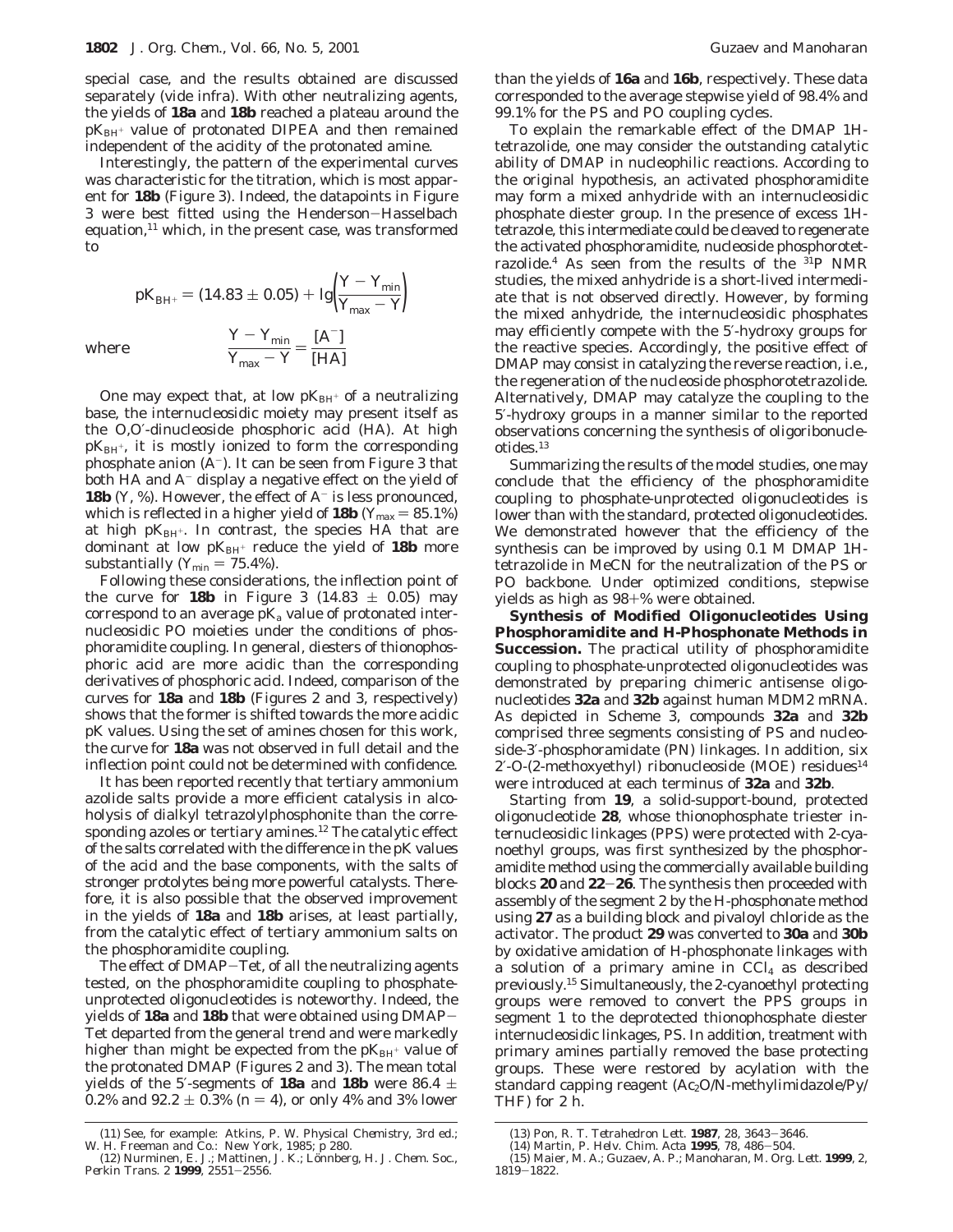Coupling to Unprotected Oligonucleotides *J. Org. Chem., Vol. 66, No. 5, 2001* **1803**



It has been previously reported that the chain elongation by the *H*-phosphonate approach can be carried out efficiently with solid-support-bound, phosphate-unprotected oligonucleotides.16 Therefore, the synthesis of the oligonucleotide analogues of **32a** and **32b** could be completed using the *H*-phosphonate building blocks. However, the *H*-phosphonate counterparts of the building blocks **<sup>20</sup>**-**<sup>23</sup>** are not available commercially, and hence they have to be synthesized, purified, and characterized as described previously.15 Similarly, many other nucleosidic and nonnucleosidic building blocks for the preparation of modified oligonucleotides are less commonly used and are commercially available only as 2-cyanoethyl phosphoramidites.

Using the procedure described here allows one to avoid the synthesis of unusual *H*-phosphonate building blocks. Starting from **30a** and **30b**, the synthesis was resumed by the phosphoramidite method with **<sup>20</sup>**-**<sup>23</sup>** as building blocks. The synthesis was carried out using the modified elongation cycle where detritylation was followed by washing with the neutralizer (0.1 M DMAP and 0.1 M Tet) as described above for **18a** and **18b**. The products **31a** and **31b** were deprotected with concentrated ammonium hydroxide in a conventional manner to give **32a** and **32b**. These were isolated by reverse phase HPLC in 33% and 36% yield, respectively, and characterized by ESMS. By comparison, when the standard cycle was used, the yield of **32a** was only 12%.

#### **Conclusions**

From the results obtained, one may conclude that the phosphoramidite coupling to phosphate-unprotected oligonucleotides does not result in formation of unwanted side products. Moreover, the coupling reaction may be carried out in 98+% yield, i.e., almost as efficiently as with the standard, phosphate protected oligonucleotides. To achieve this, the PS and PO residues were converted to their 4-(*N*,*N*-dimethylamino)pyridinium salts using an equimolecular mixture of DMAP and 1*H*-tetrazole prior to each coupling reaction. The method introduced here is useful for the preparation of oligonucleotides with



*<sup>a</sup>* (a) Phosphoramidite synthesis using **<sup>20</sup>** and **<sup>22</sup>**-**26**; (b) *<sup>H</sup>*phosphonate synthesis using **27** and pivaloyl chloride as an activator; (c) **i**: RNH<sub>2</sub> (5% in CCl<sub>4</sub>), 3 h/rt; **ii**: Ac<sub>2</sub>O/*N*-methylimidazole/Py/THF, 2 h/rt; (d) phosphoramidite synthesis using **<sup>20</sup>**- **23** and washing with 0.1 M DMAP + 0.1 M 1 $\check{H}$ -tetrazole in MeCN after detritylation. 2′-*O*-(2-Methoxyethyl) ribonucleoside residues are shown in bold italicized letters.

mixed backbones that require the successive use of *H*-phosphonate and phosphoramidite approaches. It may also allow the efficient synthesis of oligonucleotides using very labile phosphate protecting groups that can be removed under automated synthesis conditions.17

## **Experimental Section**

**Materials and Methods.** Anhydrous MeCN (water content <0.001%) was purchased from Burdick and Jackson (Muskegon, MI). Standard phosphoramidites **<sup>2</sup>** and **<sup>24</sup>**-**26**, thymidine *H*-phosphonate **27**, and ancillary reagents for oligonucleotide synthesis were purchased from Glen Research (Virginia). 2′- *<sup>O</sup>*-(2-Methoxyethyl) ribonucleoside phosphoramidites **<sup>20</sup>**-**<sup>23</sup>** were obtained from Proligo Biochemie GmbH (Hamburg, Germany). All other reagents and dry solvents were purchased from Aldrich and used without further purification. Tentagel and controlled pore glass versions of the solid support **1** were synthesized as previously reported.<sup>6</sup>

31P NMR spectra in gel phase were recorded at 80.950 MHz. The spectra were recorded using  $10-15$  mg of solid supports

<sup>(16)</sup> Gryaznov, S. M.; Potapov, V. K. *Tetrahedron Lett*. **1991**, *32*, <sup>3715</sup>-3718.

<sup>(17)</sup> Guzaev, A. P.; Manoharan, M. *J. Am. Chem. Soc.* **2001**, *123*, <sup>783</sup>-793.